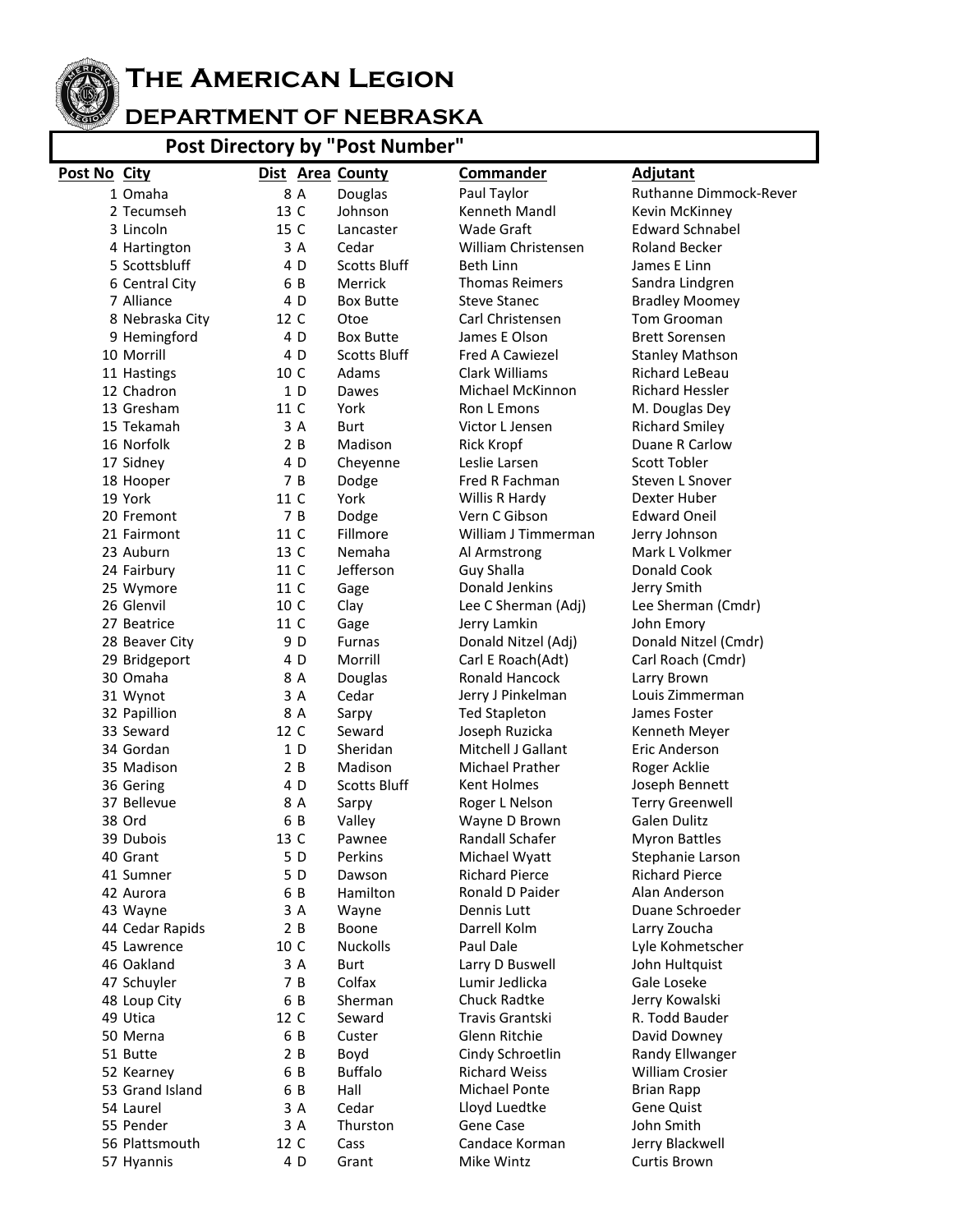59 Callaway **6 B** Custer Thomas Wilson 108 Ashton 6 B Sherman Donald R Jehorak 121 Scribner **7 B** Dodge Bill Alsmeyer Kyle Schnoor

 Valley 8 A Douglas Richard L Rowe Kurt Muhle Emerson 3 A Dixon Dave Mahler Doug Mackling 61 Sutton 10 C Clay Chris Sterns Keith Koch 62 New Castle 3 A Dixon Aaron Meyers Bernard Rohan Wausa 2 B Knox Mark Dawson Michael Kumm Gothenburg 5 D Dawson Jeffrey A Morris Elmer Kugler Benkelman 9 D Dundy Scott Stahlecker Thomas Maranville Holdrege 10 C Phelps Michael Buettner Michael Buettner 67 Bertrand 10 C Phelps David L Young Gary Nuttelman 70 West Point **3 A** Cuming Steve Schwer Linda Kay Hugo Arlington 8 A Washington Steven Bremer Stanley Misfeldt Pierce 2 B Pierce Jake Jensen Raymond Stark 73 Newman Grove 2 B Madison Charles Borg Raymond Flood Creighton 2 B Knox David E Merrick Terron Mclean Battle Creek 2 B Madison Michael E Fleer Barry Ponton Bristow 2 B Boyd Kenneth D Bruegman Gary Flanders Cozad 5 D Dawson Larry Harvill ( Adj) Larry Harvill (Cmdr) Spencer 2 B Boyd Gary Conroy Gale Chicoine Ainsworth 1 D Brown Charlie Kyser Charles Percival Humphrey 7 B Platte David L Classen Michael Korth 81 Wakefield **3 A** Dixon Ken Thomsen Kenneth Petit 82 Wahoo **7B** Saunders John D Peterson Paul Eddie Lyons 3 A Burt Gearld Ludwig Matthew Carr 84 Columbus **7 B** Platte **Donald Patras** Michael Landkamer Atkinson 2 B Holt James T Dvorak Harold Frickell 87 Clay Center 10 C Clay Major Gosser Keith Veik Walthill 3 A Thurston Pat Newton Andy Newton Valentine 1 D Cherry Monty Krueger Dale Bessey Osceola 7 B Polk Scott Anderson David Lenn Holt George Mumm 94 Minden 10 C Kearney Greg Smolik Heather Smolik Curtis 9 D Frontier Ronald Wiiest Melvin Shipman 96 Arapahoe 9 D Furnas Wayne F Lammel Howard Davis Homer 3 A Dakota Larry Welch David Heck Springview 1 D Keya Paha Merideth Worth Rodney Gierau Syracuse 12 C Otoe Edward L Reed Robert Wilhelm Wilber 11 C Saline Lisa Shore Kenneth Uher Falls City 13 C Richardson Lawrence Fischer Brian Palmer 103 Superior **10 C** Nuckolls Elmer Rempe Steven Meyer Sargent 6 B Custer Jack A Steinbach Colin Penny Hickman 12 C Lancaster Martin Neal Darrel Vermaas 107 Bartlett 6 B Wheeler David Collins Duane Waddle<br>108 Ashton 6 B Sherman Donald R Jehorak Wilfred Fredrick Mullen 5 D Hooker Todd Peters Dawn Mallory 110 Dwight 7 B Butler Ken Kotera Brenda Fujan 111 Lexington 5 D Dawson David Trembly Steve Zerr Benson 8 A Douglas Bruce Husted Thomas Robbins, Sr Randolph 3 A Cedar Raymond Schnell Raymond Schnell 114 Coleridge **3 A** Cedar **John Hoffart** Melvin Gullicksen 115 Stuart 10 C 2 B Holt John Shald Robert Campbell<br>116 Cowles 10 C Webster Denziel Tavenner Donald Beitler Denziel Tavenner Donald Beitler 117 Ponca **3 A** Dixon Randy J Lukken Roger Godfredson Alma 10 C Harlan Aaron Guthrie Geoffrey Florom St Paul 6 B Howard Charles M Schmid Mike Rowley 120 Palmer 6 B Merrick Rick Harrahill Ron Kunze

68 Geneva 11 C Fillmore Martin Seward Adj) Martin Seward (Cmdr) 69 Pilger 2 B Stanton Robert L Spreick (Adj) Robert Sprieck (Cmdr) 85 Wisner 3 A Cuming Richard Schultz (Adj) Richard Schultz (Cmdr) 88 Stanton 2 B Stanton James E Campbell (Adj) James Campbell (Cmdr) 99 Belgrade 6 B Nance John E Nelson IV (Adj) John Nelson IV ((Cmdr)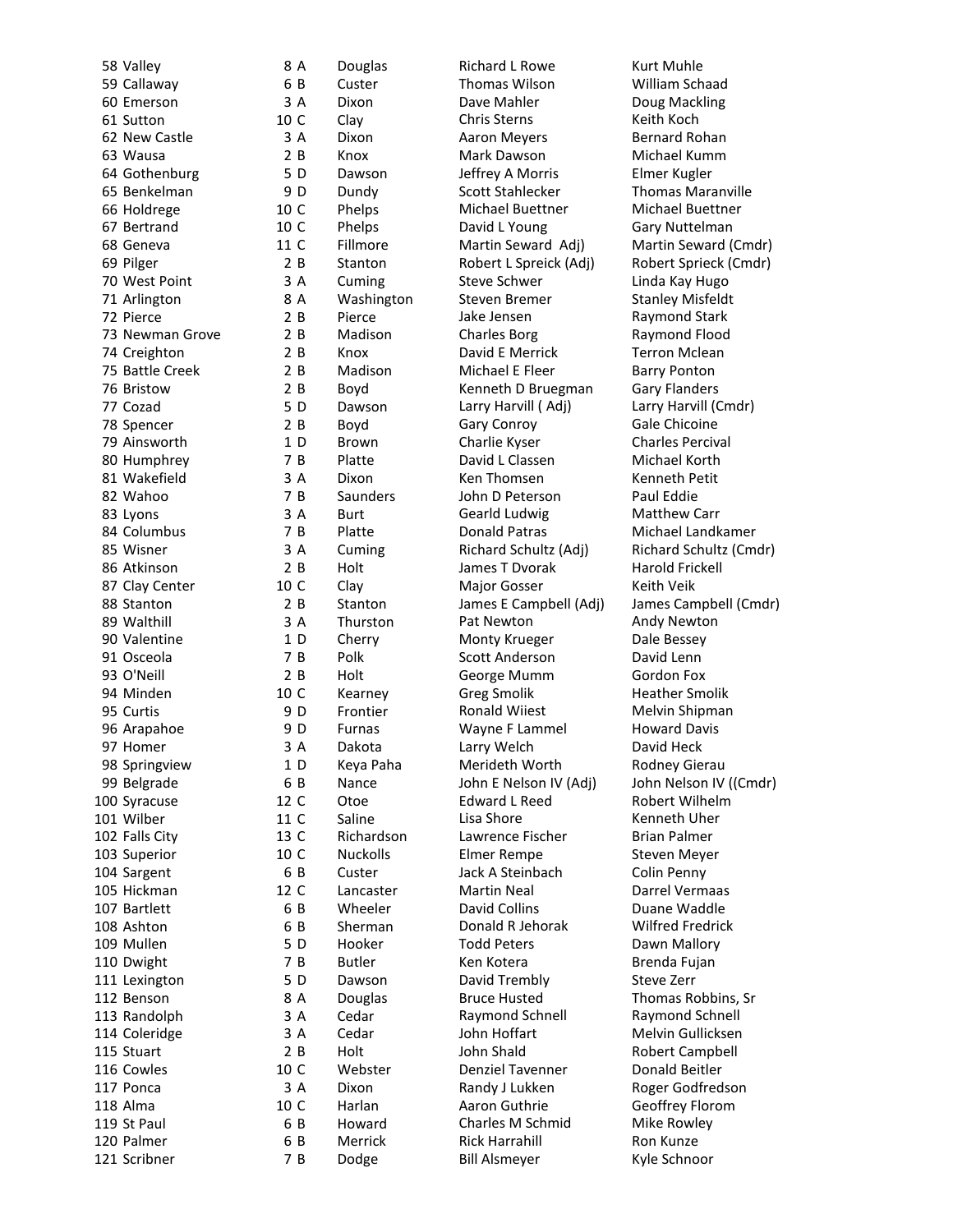122 Dodge 7 B Dodge Ricky Capps Leonard Kempf

123 Bassett 1 D Rock Stan Weidner Vernon Wood, Jr 124 Mitchell 4 D Scotts Bluff Michael Cotant Joe Myers 125 David City **125 David City** 7 B Butler Jim Daro **Dale Cooper Dale Cooper** 126 Broken Bow 126 Broken Bow 6 B Custer Roger Wenquist Gene Hendricks 127 Craig **127 Craig 127 Craig 127 Craig 127 Craig 127 Craig 128 Craig 128 Craig 128 Craig 128 Craig 128 Craig 129 Craig 129 Craig 129 Craig 129 Craig 129 Craig 129 Craig 129 Craig 129 Cra** 128 Crofton 2 B Knox Shane Wieseler Nick Folkers 129 Ashland 7 B Saunders Jim Graham Tami Johns 130 Arnold 6 B Custer John R Phillips Charles Foran 131 Allen 3 A Dixon Brad Gonzales Lyle Carlson 132 Stromsburg 7 B Polk Perry Noyd Owen Kinnan 134 Haigler **9D** Dundy John E Brunswig George Mahon 135 Ogallala 5 D Keith John R Koperski Tim Hudson 136 Orchard 2 B Antleope Wayne L Schacht Randall Robertson Dawes Gene VonForell Jerry Lemmon 140 Sterling 13 C Johnson Scott Buss Sarah Bredthauer 141 Hampton 6 B Hamilton Chuck Strohm Danny Heiden 142 Mason City 6 B Custer Dennis Tompkin Edith Deuel 143 Springfield 8 A Sarpy Dale Mueller Jim Jenson 144 Genoa 6 B Nance John Buhl Stanley Tarnick 145 Bloomington 10 C Franklin Gary Keim Care LeRoy Haussermann<br>147 Crete 11 C Saline Tom Parker Bob Lorenz 147 Crete 11 C Saline Tom Parker Bob Lorenz 148 Plainview 2 B Pierce Gene Thomsen Corrine Janovec 150 Scotia 6 B Greeley Allen G Babcock William Goldfish 151 Fullerton 6 B Nance Arthur DeLancey Henry Bigge 152 Wilsonville **9D** Furnas Gary L Potter Carl McCoy 153 Ansley 6 B Custer Sidney W Vose Karmela Shafer 154 Blair **8 A** Washington Richard Paulsen Steve Rounds 155 Howells 7 B Colfax Glen Mlnarik Mary Smith 156 Burchard 13 C Pawnee Scott Bodie Jerald Bausch 157 Nehawka 12 C Cass Michael Minderman William Mayfield Saunders Randall C Redding Tom Siebels 159 Beemer 3 A Cuming Gary Davis Chanda English 160 Polk 7 B Polk Charles Shenk Charles Shenk<br>161 Rushville 10 Sheridan Roxanne Sones Cliff Rininger 161 Rushville 1 D Sheridan Roxanne Sones Cliff Rininger 162 Albion 2 B Boone Leon Magsamen Tana McMillian 163 North Platte 5 D Lincoln Scott B Bell Paul Cooper 164 Shickley 11 C Fillmore James Sliva Gerald Stengel 165 Carroll 3 A Wayne Kenneth Hall (Adj) Kenneth Hall (Cmdr) 166 Bruning **11 C** Thayer **David Rinehart** Larry Edzards 168 Pawnee City 13 C Pawnee Roger Bowman Larry Bradbury 169 Campbell 10 C Franklin 19 Jerry Joe Rutt Leland Erickson<br>170 Tilden 170 C Antelope Thomas Nelson Jeremy Poulsen 2 B Antelope Thomas Nelson Jeremy Poulsen 171 Milford 12 C Seward Jim Eberly Kenneth Reinsch 172 Neligh 12 B Antelope Chad Shabram Daryl Booth<br>173 Greenwood 12 C Cass Gary Krings Harry Swens 173 Greenwood 12 C Cass Gary Krings Harry Swenson 175 Jackson 3 A Dakota Russ Rasmussen Dan O'Neill 176 Blue Hill 10 C Webster Keith Waechter Thomas Johnson 178 Beaver Crossing 12 C Seward Ray Gard Ray Gard Ray Gard 179 Hardy **10 C** Nuckolls Andrew Miller Howard Miller 180 Hebron 11 C Thayer Gearld Fink Dean Blincow 181 Maxwell 5 D Lincoln Harry Feeney John Schledewitz Jr 183 Friend 11 C Saline Shawn Gray Robert Vickrey<br>184 Orleans 10 C Harlan Lester White George Davis 184 Orleans **10 C** Harlan **Lester White** George Davis 185 Harvard 10 C Clay Chuck Conway Anthony Stec 186 Greeley 6 B Greeley Charles McManus James Beck 187 Nelson **10 C** Nuckolls Charlie Tuttle James Menke 189 Tryon Terrance Neal Harold Arensdorf

133 Culbertson 9 D Hitchcock Dennis Kennedy (Adj) Dennis Kennedy (Cmdr)<br>134 Haigler 9 D Dundy John F Brunswig George Mahon 139 Macy 3 A Thurston Leander Merrick (Adj) Leander Merrick (Cmdr) 149 Belden 3 A Cedar Ronald Stapelman (Adj) Ron Stapelman (Cmdr) 191 Bancroft **3 A** Cuming Jason Gatzmeyer (Adj) Jason Gatzemeyer (Cmdr)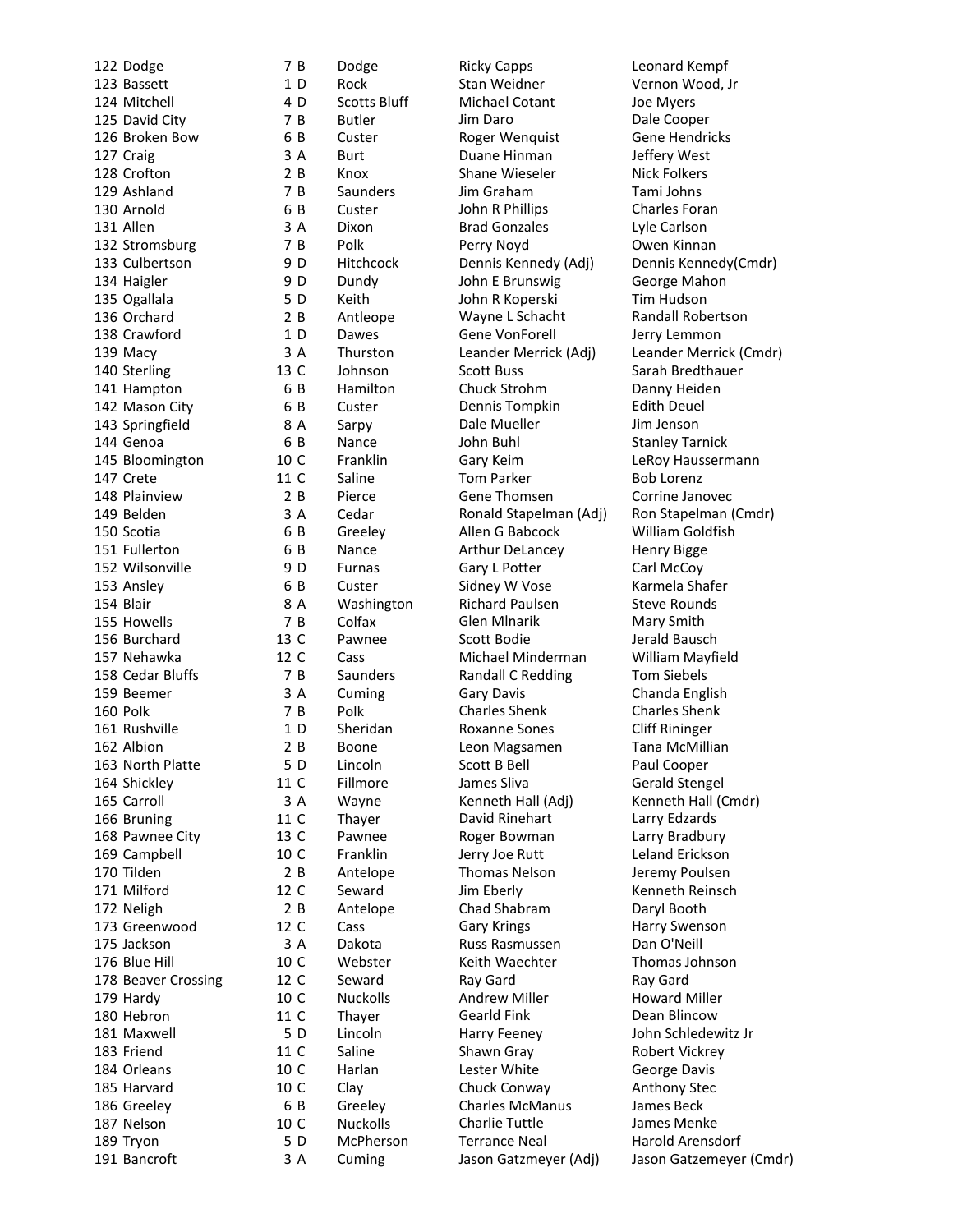193 Ohiowa 11 C 194 Alexandria 11 C 195 Palmyra 12 196 Uehling 197 Eagle 198 Daykin 11 C 199 Cambridge 200 Bayard 201 Boelus 202 Wood Lake 203 McCook 204 Waverly 12 C<br>205 Byron 11 C 205 Byron 206 Elsie 207 Arthur 208 Sutherland 209 Franklin 10 C 210 Oshkosh 211 Elkhorn 212 DeWitt 11 C 213 Wallace 214 Ewing 215 Decatur 216 Gretna 217 Chappell 218 Exeter 11 C 219 Oxford 220 Comstock 221 Adams 222 Shubert 13 C 223 Verdel 224 Niobrara 225 Eddyville 226 St Edward 227 Newport 228 Lynch 229 Elgin 230 Thedford 231 Odell 11 C 232 Malmo 233 Stamford 10 C 235 Union 12 C 236 Wolbach 237 Weeping Water 12 C 238 Red Cloud 10 C 239 Hay Springs 240 Milligan 11 C 241 Dannebrog 242 Ruskin 10 C 243 Plymouth 11 C 244 Ceresco 245 Bartley 246 Talmage 12 C<br>247 Elmwood 12 C 247 Elmwood 248 Edgar 10 C 249 Bloomfield 250 Oconto 251 Arcadia 252 Winside 253 Cortland 254 Prague 255 Western 11 C

9 D

 $\begin{array}{c} 7 B \\ 12 C \end{array}$ 

9 D

4 D

6

1

9

5

5

5

4 D

8

5

2 B

3

8

4 D

9<sub>D</sub>

6 B<br>11 C

2 B

 $2B$ 

5

2 B

1

2 B

2 B

5

7

6

1

6

7

2 B

6

6

 $\begin{array}{c} 3 A \\ 11 C \end{array}$ 

7

Fillmore Thomas Ortgies Richard Schoenholz Otoe Jason Parolek Harry Chaffin Dodge **Lowell Meyer** Susan Schommer Cass Milton Schmidt Paul Checketts Furnas Jonathon Fegley Morrill Larry Kraus (Adj) Larry Kraus (Cmdr) B Howard Gary Hewitt Gary Hewitt Cherry Joe C Kreycik Walter Ries, Jr Lancaster **Lancaster Beffrey L Etheridge** Larry Seawall<br>Thayer **Canacter Richard Poppe** Ron Kuhlmann Thayer Richard Poppe Perkins Jonathon C Peterson John Culver Arthur Travis Wenzel William Daly<br>
Incoln David R Hughes Farl Jones David R Hughes Earl Jones Franklin Nicole Henry Richard Rose Garden Jim Olson (Adj) Jim Olson (Cmdr) A Douglas Russell G Quimby Eugene Pieper Saline Glen Pieper Jon Osterhaus Lincoln James R Smith Gary McConnell B Holt Dennis Ziems Joe Schindler Burt Paul Richards Penny Warren Sarpy Dave Harrig Deff Johnson Deuel Dwight Smith **Ronald Jacobs** Fillmore Alan Songster Elaine Salyer Furnas **Ronald Ludeke Douglas Rawson** Custer **Gary Trojan** Larry Kokes Gage Mark R Gronewold Rudd Neil Richardson Everett Watkins George Ketner Knox Dave Vesely Dianna Latorra Knox James C Scott Robert Olson Dawson Stan McFarland Fred Boon Boone Chad Carlson Jim Lightner Rock Richard Munk Robert Doke Boyd Neil K Classen Richard Black Antelope Gary Hoefer (Adj) Gary Hoefer (Cmdr) Thomas Royce Brown John Bryant Gage Ron Wieters Ron Wieters Saunders **Donald Proett** Fred Proskovec Harlan John Ehrke Raymond Tegtman Cass Gordon Ried Frank Swanson Greeley Lucas J Thompson Frank Vopat Cass Bryon Gewecke David Stander Webster Michael Goebel Michael Goebel<br>
Sheridan Arthur Lipps Michael Goebel Sheridan Arthur Lipps Kristopher Pyle Fillmore James A Suda Randy Capek Howard David Boehle Kelly Cumming C Nuckolls Beauford Hoyer James Hanson C Jefferson Joshua Jantzen Randy Peitzmeier B Saunders Lonnie Rech Joe Dennick Red Willow Rick Kerst Foster Bames Foster Otoe John Moyer Mark Boellstorff Cass Bonnie Brewer David Friesell Clay Troy Anderson Jack Cox Knox Bryan Young Mark Fehringer Custer **Darrel Johnson** Linda Bomberger Valley Douglas Griess Jerry Wortman Wayne Mark Bloomfield Robert Neel Gage Rodney Rose Brandon Gentry Saunders Larry Johnson Larry Johnson

Thayer **Lloyd E Goodson (Adj)** Lloyd Goodson (Cmdr) C Jefferson David E Endorf (Adj) David Endorf (Cmdr) Red Willow Daniel Stramel Christopher Mehringer Saline **James Mammen** Larry Zoubek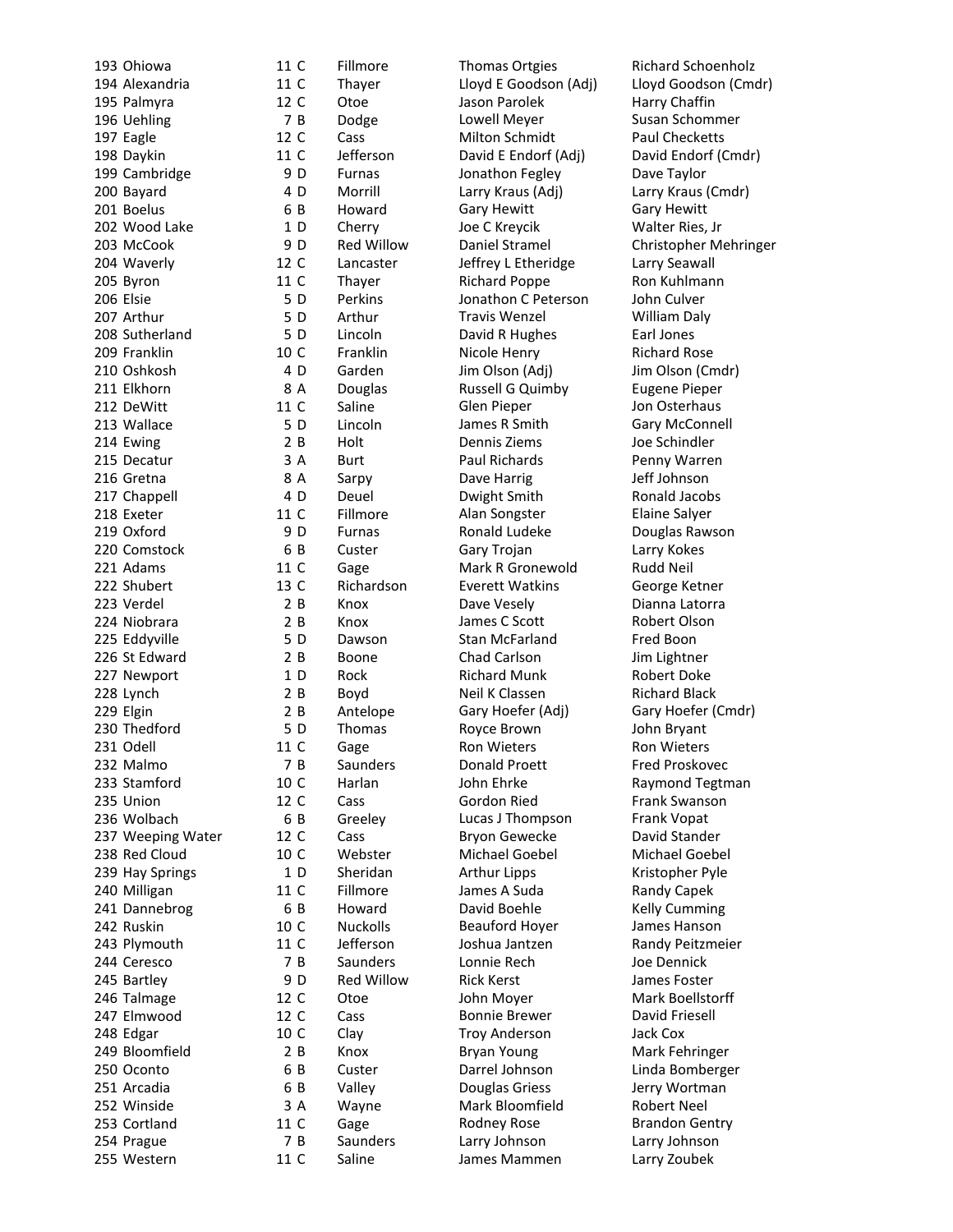256 Fairfield 10 C 257 Eustis 258 Swanton 11 C 259 Verdigre 261 Lindsay 262 Yutan 263 Silver Creek 264 Dorchester 265 Colon 266 Bennington 267 Clearwater 268 Kenesaw 10 C<br>269 Humboldt 13 C 269 Humboldt 270 Venango 271 Madrid 272 Maywood 273 Brainard 274 Herman 275 Big Springs 276 Danbury 277 Overton 278 Guide Rock 10 C 279 Hershey 280 Bennet 282 Diller 11 C 283 Platte Center 285 North Loup 286 Lodgepole 287 Hayes Center 288 Farnam 289 Table Rock 13 C 290 Elwood 291 Potter 292 Dix 293 Litchfield 294 Hallam 12 296 Shelby 297 Shelton 298 Burwell 299 Spalding 300 Doniphan 301 Dalton 302 Leigh 303 Paxton 304 Wauneta 305 Holstein 306 Creston 307 South Sioux City 308 Weston 309 Lisco 310 Gibbon 311 Tobias 313 Lebanon 314 Wood River 315 Page 316 Elm Creek 317 Hubbell 318 Paliside 319 Cody 320 Chambers 321 Pleasanton 322 Monroe

9 D 7 8 5 5 9<sub>D</sub> 8 4 D 9 D 5 5 D<br>12 C 4 D 9 D 5 4 D 4<sub>D</sub> 6 R 4 D 5  $\begin{array}{c} 9 \text{ D} \\ 10 \text{ C} \end{array}$ 3 B Saunders Tom Vasa Tom Vasa 4 D  $\begin{array}{c} 6 \text{ B} \\ 11 \text{ C} \end{array}$ 9<sub>D</sub> 9 1

2 B

7

7

6 B<br>11 C

2 B

7

7

6

9<sub>D</sub>

6

7

6

6

6

7 B

7

7

6

2 B

6 B<br>11 C

2 B

6

7 B

Clay Lynn A Nejezchleb John Kluver Frontier Kermit Smith Michael Dytrych Saline **Donald Shutts** Alan Strouf Example Sary K Jones (Sarry Masat Larry Masat Carry Masat Carry Masat Carry Masat Carry Masat Carry Masat Carry Masat Carry Masat Carry Masat Carry Masat Carry Masat Carry Masat Carry Masat Carry Masat Carry Masat Carry Ma James McPhillips Daniel Jarecki Saunders Michael Juedes Allan Arp Merrick Daniel Oppliger Jerome Paczosa Saline **Larry Kaspar** Larry Kaspar Saunders Virgil Blum Virgil Blum **Douglas** Les Brauer Glenn Turner Antelope Sterling Legate Ralph Tichota Adams Renee Colon Larry Schneider<br>
Richardson Brian L Jones Dick Arington Perkins Dave Deden Bruce Marquardt Perkins Michael Heinemann Karl Dudo<br>Frontier Wavne Sellers Daniel Sm Wayne Sellers Daniel Smith Butler **James Polivka** Tom Pesek Washington Carl Rennerfeldt Clay Sheets Deuel Larry McCroden James Peterman Red Willow Donald Lafferty Harry Rich Dawson Ron Davey Howard Roth Webster Phillip L Troudt Froudt Jimmy Shaw Lincoln **Adam J Reed** Kerry Frels Lancaster William Glover Joshua Clark Jefferson Donald Meyer Larry Chambers B Platte Barbara Johnson Dave Bruckner Valley Kevin L Sheldon Cheyenne Mark W Keller Earl Miller Hayes Gearld Unger Allen Erickson Dawson Irvan Hess Frank Widick Pawnee Tom J Hilderbrand Gregg Clement Gosper Paul Zerr Melvin Divis D Cheyenne Jerry D Steele (Adj) Jerry Steele (Cmdr) Kimball Joe Singleton Lawrence Engstrom<br>Sherman Delwin Beck Ronald Siegel Delwin Beck Ronald Siegel Lancaster **Wayne Eggert** Marilynn Grotrian Polk James Krumbach Jack Carter<br>Buffalo Glen Schrage Glen Schrag Glen Schrage Glen Schrage Garfield **Donald Christen** Richard Bolli Greeley Thomas Connelly Kathryn Connelly B Hall Richard Plock Richard Rail Chevenne Matthew Gillespie Michael Sullivan, Sr Colfax Corey Pospichal Don Tyser Keith **Victor Yauk** Richard Colson Chase **Dennis Pfeiffer** Edward Arenz<br> **Chame** Mark Gentert **Conald Lang** Mark Gentert Donald Lang Platte Burton Heath Hank Krings A Dakota John A Ludwick, Jr Brian Marshall D Garden Monte Shaul Richard O'Bannon Shannon L Slagle Tim Smallcomb Saline **Robert Bartels** Larry Haake Red Willow Stephen C Haag Michael Helm Hall Stanley Bilslend James Smith Holt **Holt** John K Dickerson Fred Cronk Buffalo **Terry Labs** Stanley Brodine Thayer **Loren Peithman** Charles Fangmeier Cherry **Derry Fullerton** Chad Schneider B Holt Douglas Frahm James Larue Buffalo Kim Phillips Edward Zweiner

Dick Arington Hitchcock Richard Baxter (Adj) Richard Baxter (Cmdr) B Platte William Smoots Duane Laudenklos